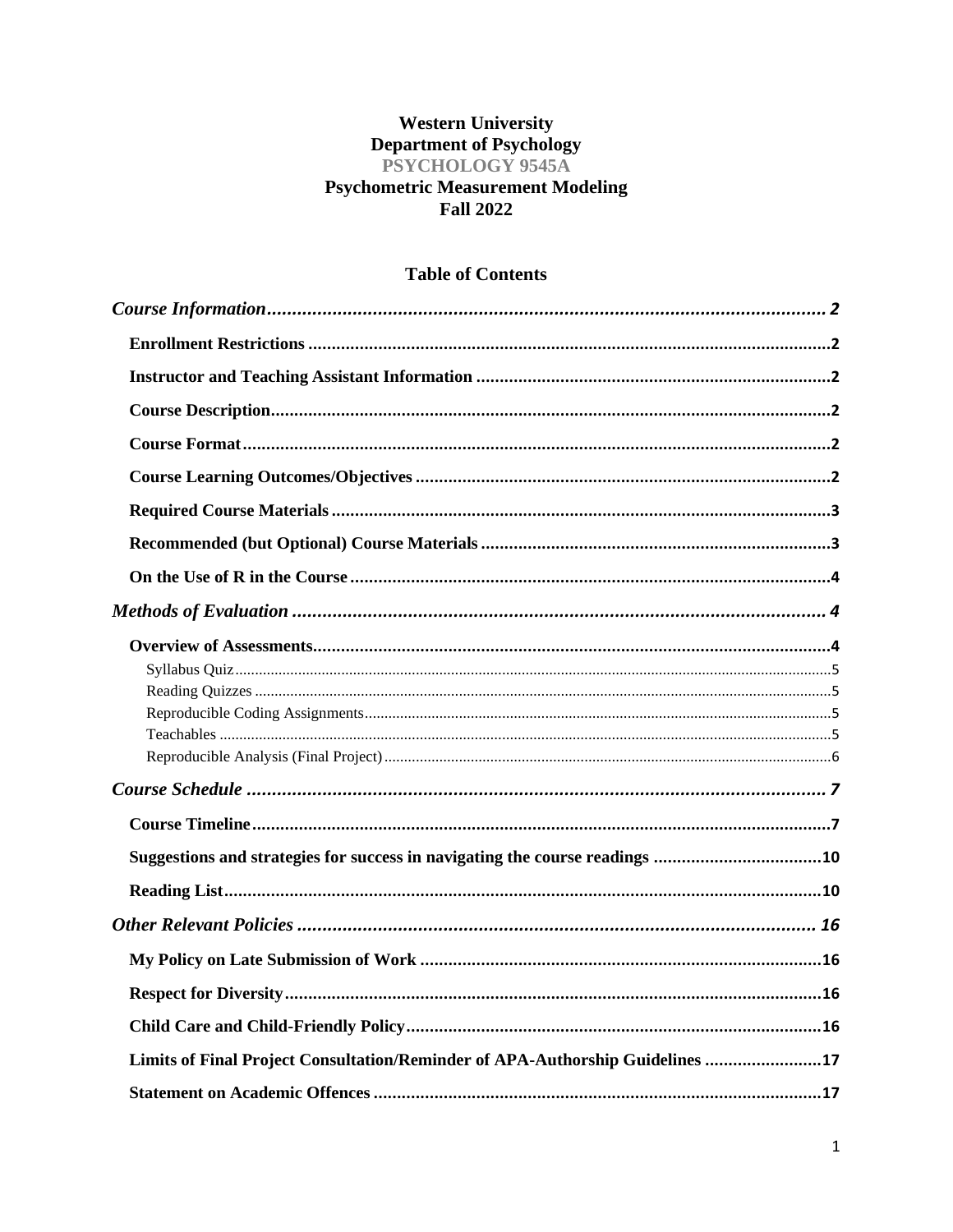# **Course Information**

### <span id="page-1-1"></span><span id="page-1-0"></span>**Enrollment Restrictions**

Enrollment in this course is restricted to graduate students in the Department of Psychology, as well as any student that has obtained special permission to enroll in this course from the course instructor as well as the Graduate Chair (or equivalent) from the student's home program. **Instructor and Teaching Assistant Information**

<span id="page-1-2"></span>Instructor: Dr. John Sakaluk ("Sack-uh-luck") (He/Him/His) Office: SSC 6312 Office Phone: 519-661-2111 ext. 87755 Office Hours: TBD Email: professor.sakaluk@gmail.com (for day-to-day class inquiries); jsakaluk@uwo.ca (for emergencies)

# <span id="page-1-3"></span>**Course Description**

Surveys designed to numerical quantify an individual's standing for some intrapsychic construct (e.g., attitudes, beliefs, motives, values) are ubiquitous in psychological and social science research.

The goal of this course is help students develop an understanding of classic and prevailing psychometric theories that attempt to explain how constructs become expressed in survey responses, and the measurement modeling techniques used on survey responses by researchers to understand the form and substance of the constructs they are attempting to study.

All analyses this semester will be taught using R, using a variety of available packages

# <span id="page-1-4"></span>**Course Format**

The course will be taught synchronously and in-person. Scheduled class time will be used for lectures, coding demonstrations, assessments, and/or progress on the final project.

# <span id="page-1-5"></span>**Course Learning Outcomes/Objectives**

Upon completion of this course, students should be able to:

- 1. Articulate the importance of (psychological) measurement in a healthy, generative psychological science, and or other social sciences using psychological variables
- 2. Describe the core features, assumptions, and implications of contemporary psychometric theories
- 3. Thoughtfully select between competing psychometric theories and measurement models on the basis of theoretical and empirical considerations, as well the goals of their research (e.g., test construction or refinement, construct interrogation, appraisals of meaning)
- 4. Conduct various forms of measurement modeling in R, including consistency tests of psychometric network structure, fitting and appraising a variety measurement models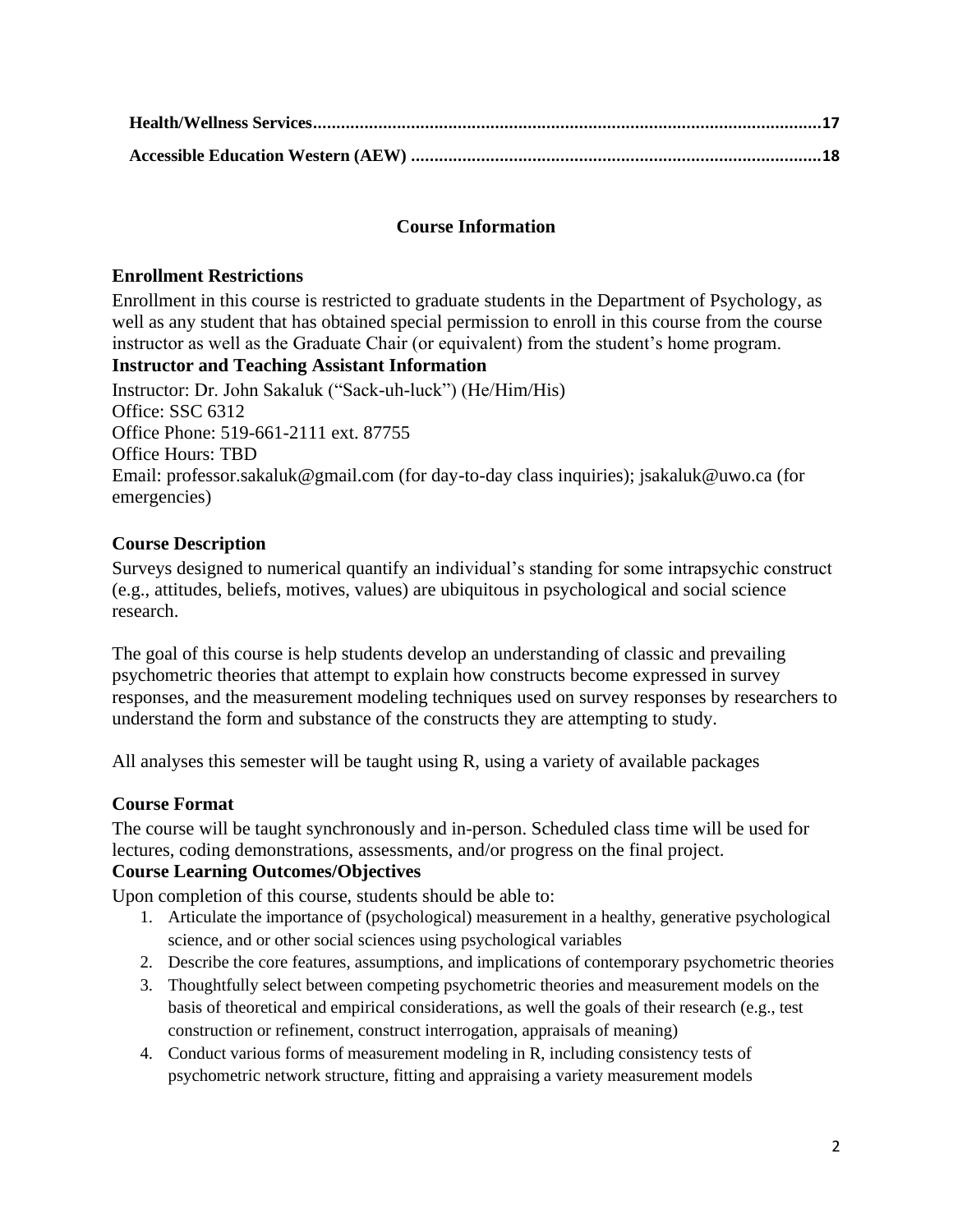(psychometric networks, mixture models, factor analysis models), and apprasing the generalizability of measurement models over groups and individual differences

- 5. Accurately interpret and coherently report on a variety of measurement models, in a number of different reporting formats (text, tabular, visualization, poster, presentation, etc.,)
- 6. Develop capacity to help troubleshoot and/or explain for others the nature of particular problems in fitting/interpreting psychometric models (and their solutions)

# <span id="page-2-0"></span>**Required Course Materials**

Readings for the course will consist of a variety of peer-reviewed articles, book chapters, blog posts, and R vignettes and documentation for a variety of packages. You will also need to have access to a computer with R and R Studio installed.

# <span id="page-2-1"></span>**Recommended (but Optional) Course Materials**

This course focuses (eventually) on two contemporary psychometric theories and their analytic approaches: the psychometric network approach, and the reflective latent variable modeling approach. Below are a smattering of books that are high-quality resources (some, but not all are R-focused) for thinking about and carrying out these analyses, which you may want to consider based on the kind of data and/or psychometric approach(es) you will use in your Final Project (and/or your broader research program). However, none of these books are required (and any chapters I use from them for required course readings will be provided for you).

Please note, that although I have these books, I cannot loan them out for the class as I will both likely need them as teaching resources for myself, and because I will not be able to fairly loan a book to one interested student and not another who is interested in the same book. Many appear to be available in the library.

Also please note these are by no means the the only good books on these topics available. Rather, they are the ones I have read (in most cases) cover-to-cover and therefore to which I can reliably attest to their instructional value.

Psychometric Network Approach:

Isvoranu, A., Epskamp, S., Waldorp, L. J., & Borsboom, D. (2022). *[Network psychometrics with](https://www.routledge.com/Network-Psychometrics-with-R-A-Guide-for-Behavioral-and-Social-Scientists/Isvoranu-Epskamp-Waldorp-Borsboom/p/book/9780367612948)  [R](https://www.routledge.com/Network-Psychometrics-with-R-A-Guide-for-Behavioral-and-Social-Scientists/Isvoranu-Epskamp-Waldorp-Borsboom/p/book/9780367612948)*. New York, NY: Routledge.

• A wonderful one-stop shop for both conceptual and coding considerations when estimating, visualizing, and comparing networks, as well as modeling them over time.

# Reflective Latent Variable Modeling Approach:

Ruscio, J., Haslam, N., & Ruscio, A. M. (2006). *[Introduction to the taxometric method: A](https://www.amazon.ca/Introduction-Taxometric-Method-Practical-Guide/dp/0805847499/ref=sr_1_1?crid=32XTKF4XSN3BX&keywords=introduction+to+the+taxometric+method&qid=1651768252&s=books&sprefix=introduction+to+the+taxometric+method%2Cstripbooks%2C55&sr=1-1)  [practical guide](https://www.amazon.ca/Introduction-Taxometric-Method-Practical-Guide/dp/0805847499/ref=sr_1_1?crid=32XTKF4XSN3BX&keywords=introduction+to+the+taxometric+method&qid=1651768252&s=books&sprefix=introduction+to+the+taxometric+method%2Cstripbooks%2C55&sr=1-1)*. New York, NY: Routledge.

• Niche, but if you are looking for a deep-dive on taxometrics (to distinguish between latent dimensions and latent categories), this is one of the only books available. Note the book largely preceded the development of the RTaxometrics package for *R*, so coding help must be found elsewhere.

Collins, L. M., & Lanza, S. T. (2009). *[Latent class and latent transition analysis.](https://www.amazon.ca/Latent-Class-Transition-Analysis-Applications/dp/0470228393/ref=sr_1_4?crid=3U1QBXCK00YK7&keywords=latent+class+analysis&qid=1651767955&s=books&sprefix=latent+class+analysis%2Cstripbooks%2C73&sr=1-4&asin=0470228393&revisionId=&format=4&depth=1)* Hoboken, NJ: Wiley.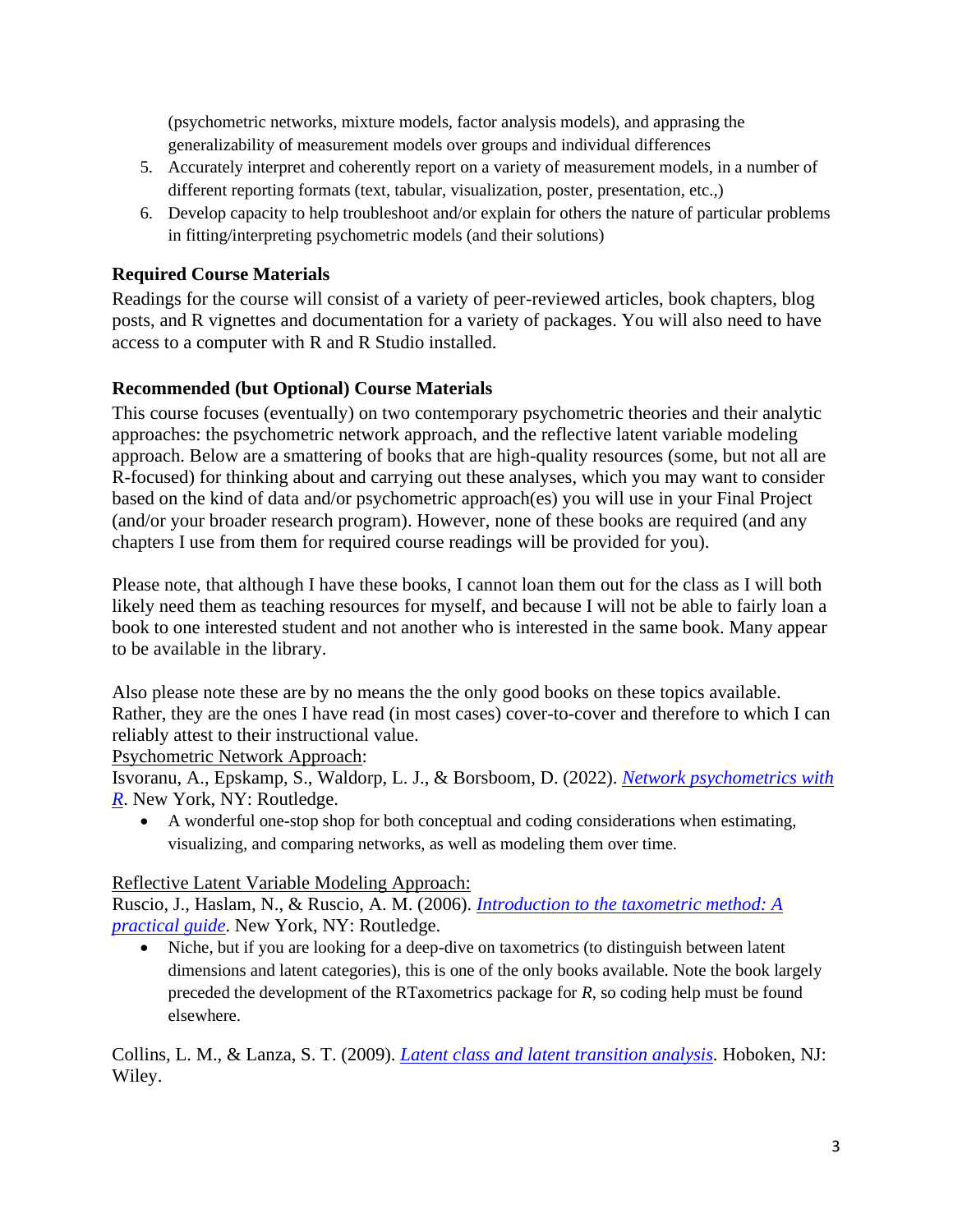• If you are modeling latent categories, this is a go-to, both cross-sectionally, across groups, and across time. Mostly focuses on the case with categorical indicators (hence latent classes and not latent profiles) but the wisdom is generalizable. Book is software agnostic for the most part.

Beaujean, A. A. (2014). *[Latent variable modeling using R: A step-by-step guide](https://www.amazon.ca/Latent-Variable-Modeling-Using-Step/dp/1848726996)*. New York, NY: Routledge.

• Very brief/to the point, but good introduction to the basics of CFA with a focus of application using the lavaan package for *R* (though some of its coding recommendations are outdated).

Brown, T. A. (2015). *[Confirmatory factor analysis for applied research \(2](https://www.amazon.ca/Confirmatory-Factor-Analysis-Applied-Research/dp/1462515363/ref=sr_1_1?crid=2L1HNHMQ7Y68F&keywords=confirmatory+factor+analysis&qid=1651768067&s=books&sprefix=confirmatory+factor+analysis%2Cstripbooks%2C69&sr=1-1)nd Edition).* New York, NY: Guilford.

• If you need a comprehensive book on CFA, this is it. I have not read the  $2<sup>nd</sup>$  edition, but I believe it has been expanded to include some R-related resources.

Fabrigar, L. R., & Wegener, D. T. (2011). *Exploratory factor analysis*. New York, NY: Oxford.

• Short and sweet, and not focused on R, but very good and accessible coverage re: exploratory factor analysis.

Little, T. D. (2013). *Longitudinal structural equation modeling*. New York, NY: Guilford.

• A book with very good coverage on some topics (cross-sectional CFA and multi-group CFA; longitudinal CFA and longitudinal invariance testing) and more mixed coverage on others. Mostly Mplus-focused (but this can be reasonable easily adapted for lavaan).

# <span id="page-3-0"></span>**On the Use of R in the Course**

This course will be using R, and you will need to download and install *both* [R](https://cloud.r-project.org/) and [R Studio](https://www.rstudio.com/products/rstudio/download/#download) (they are separate programs). In order to succeed in this course, you do not need extensive R knowledge, and we will spend some time reviewing basics in the first two weeks. Mainly, you will need to understand:

- How to import data
- How to create subsets of columns and/or rows within your data set
- How to create new variables and/or recode existing variable types and values
- The use of the following operators (separated by commas):  $\langle -, \, \$$ ,  $\langle \% \rangle$
- The core features of a reproducible R workflow (e.g., .Proj and .R files)

If, after the review in the first two weeks, you find yourself needing more support in navigating R, everything you will need to know can be found in the open-access book *[R for Data Science](https://r4ds.had.co.nz/)* (Wickham & Grolemund, 2017), particularly in Chapters 1, 4, 5, 6, 8, 11, and 20. Please get in touch with me if you find yourself struggling with foundational R elements throughout the semester.

#### **Methods of Evaluation**

#### <span id="page-3-2"></span><span id="page-3-1"></span>**Overview of Assessments**

| <b>Assignment</b>                       | Date of Evaluation (if known) | Weighting |
|-----------------------------------------|-------------------------------|-----------|
| Syllabus Quiz                           | Week 2                        | 4%        |
| Reading Quizzes $(x13)$                 | Weekly                        | 11%       |
| Reproducible Coding Assignments $(x 6)$ | <b>Throughout Semester</b>    | 30%       |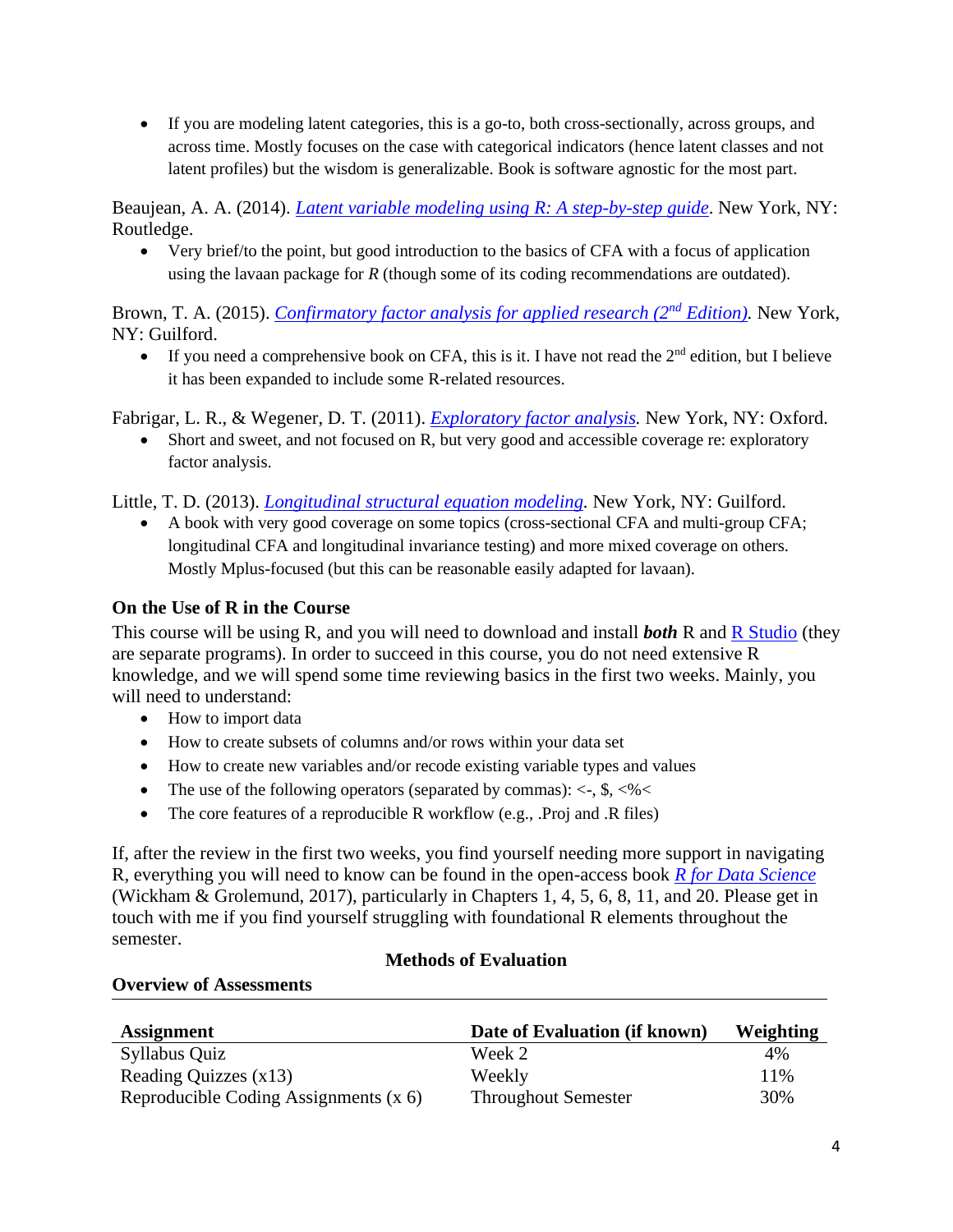| <b>Assignment</b>                     | Date of Evaluation (if known) | Weighting |
|---------------------------------------|-------------------------------|-----------|
| Teachables                            | End of Week 13                | 10%       |
| Reproducible Analysis (Final Project) | End of Week 13                | 45%       |
| Total                                 |                               | 100\%     |

# <span id="page-4-0"></span>**Syllabus Quiz**

To ensure everyone understands the core elements of the syllabus, there will be an additional quiz on the second week. Format for this quiz will be multiple choice.

# <span id="page-4-1"></span>**Reading Quizzes**

There will be 13 quizzes on the readings assigned throughout the course—one for every week of the class. These quizzes will be short (one question per reading) and the questions will vary in format (e.g., multiple choice, matching, short answer). The portion of your grade from quizzes will be determined by your highest 11 quizzes, meaning that your lowest two will be dropped (and/or that you can be absent from two classes [and miss their quizzes] without official documentation and/or approved absence). Make-up quizzes will not be provided.

# <span id="page-4-2"></span>**Reproducible Coding Assignments**

You will be asked to complete a set of 6 shorter assignments focused on the application and interpretation of a particular statistical technique to exemplar data. These will be graded as complete or incomplete based on whether a reproducible (i.e., a knitable .Rmd file) and substantive attempt at the assignment's contents has been submitted. A "key" (i.e., a script that yields the correct information) will be shared with the class in the week(s) after, for those wishing to verify (and/or strengthen) their understanding and application.

# <span id="page-4-3"></span>**Teachables**

You must demonstrate an effort to develop and practice teaching skills with respect to psychometric measurement modeling. This can be demonstrated in (at least) one of two ways: posting a \*public\* YouTube tutorial video (min.  $10 - 15$ ) teaching others how to navigate some element of psychometric modeling w/ code that was not already covered extensively in class (please confirm topic with me before moving ahead)

# OR

Posting 5 well-received (i.e., upvoted) questions and/or answers to psychometric-focused topics on CrossValidated (https://stats.stackexchange.com). As voting on CrossValidated can occasionally be faulty (e.g., if an original poster never returns to their question), I reserve the right to upvote a student's question/answer if I deem it effective and communicated clearly.

Students may also request my approval for an alternative "teachables" approach to pursue this portion of their grade (e.g., leading a psychometric workshop at a conference).

Whatever the implementation, students should submit the URLs evidencing their contributions to me to confirm and evaluate. And given the shared deadline with the Final Project, you are encouraged to dispatch with this assessment element throughout/earlier in the semester (i.e., do not leave it to the last minute).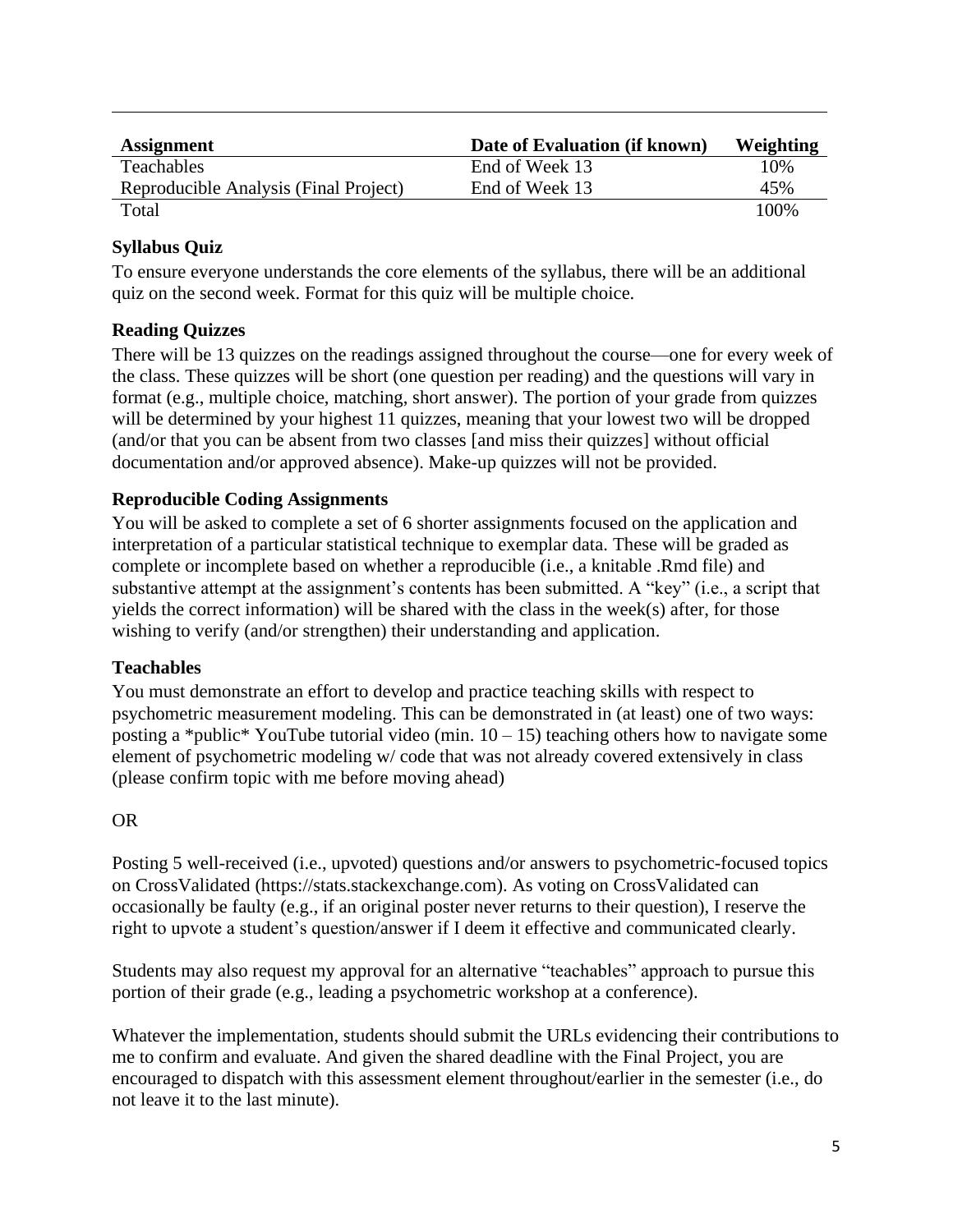#### <span id="page-5-0"></span>**Reproducible Analysis (Final Project)**

The Final Project for the course consists of conducting and reporting on a reproducible psychometric analysis corresponding to your particular interests. You are \*strongly\* recommended to use your own data for this project, but (A) it is ultimately your responsibility to ensure that you have access to (a sufficient amount of) the data you want in time to complete the project, and (B) you are permitted to use pre-existing data (e.g., your advisor's, open access data, etc.,) as long as the requisite permissions are secured (or deemed unnecessary). As student interests will vary, so too will final projects vary in terms of the designs, samples, number and kinds of variables measures, and analyses that they feature. As long as the kinds of analyses you use are defensibly and substantively psychometric in nature (and you are encouraged to confirm this with me well in advance of you beginning your work), then you are free to mould the final project to something that you deem interesting, important, and useful for your graduate training program. A grading rubric for the Final Project will be circulated, but all projects will be graded on four elements: (1) their coherence; (2) their correctness; (3) their reproducibility; and (4) their complexity. Of these elements,  $(1) - (3)$  will be assigned numeric grades, while (4) will serve as a multiplier of their sum (easy =  $0.90x$ ; standard = 1.0x; difficult = 1.10x).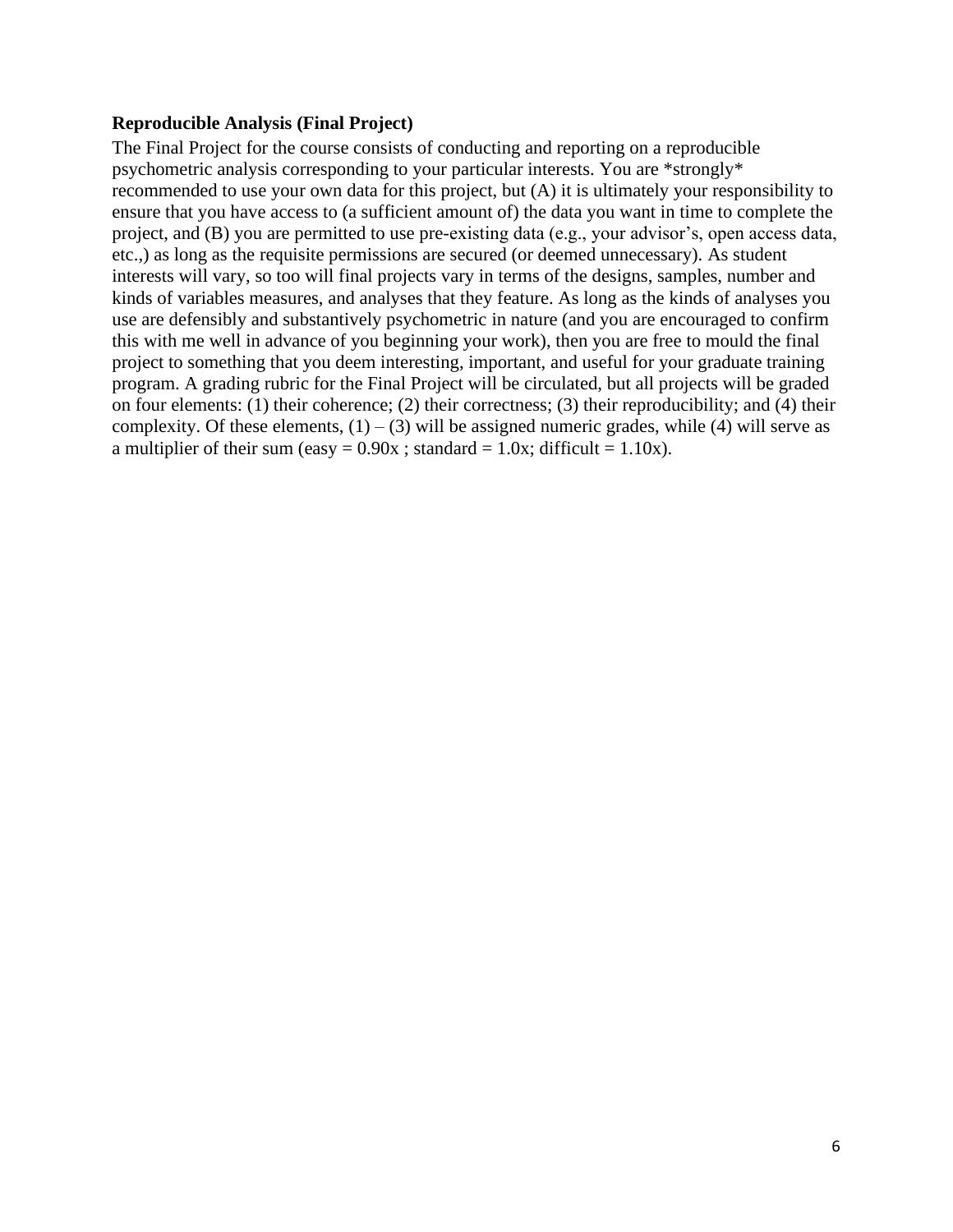# **Course Schedule**

# **Course Timeline**

<span id="page-6-1"></span><span id="page-6-0"></span>

| Week           | <b>Date</b> | <b>Topic</b>                                | <b>Required Readings</b>                |
|----------------|-------------|---------------------------------------------|-----------------------------------------|
| $\mathbf{1}$   | Date        | What is (psychological) measurement, and    | <b>Stevens</b> (1946)<br>$1_{-}$        |
|                |             | why and when do we care? $+$ R review day   | Borsboom (2006)<br>2.                   |
|                |             | #1                                          | 3.<br>Flake $&$ Fried (2020)            |
|                |             |                                             | Hussey & Hughes (2020)<br>4.            |
|                |             |                                             | <b>Maul</b> (2017)<br>5.                |
| $\overline{2}$ | Date        | Classic and contemporary psychometric       | Borsboom (2005, Chp. 2)<br>1.           |
|                |             | theories + R review day $#2$                | <b>Fried (2017)</b><br>2.               |
|                |             |                                             | Borsboom et al. (2022, Chp. 1)<br>3.    |
|                |             |                                             | Borsboom (2005, Chp. 3)]<br>4.          |
|                |             |                                             | Bollen & Diamantopoulos (2017)<br>5.    |
|                |             |                                             |                                         |
| $\overline{3}$ | Date        | Consistency tests of psychometric structure | Ruscio et al. (2006, Chp. 2)            |
|                |             |                                             | van Bork et al. (2021)<br>2.            |
|                |             |                                             | Rhemtulla et al. (2020)<br>3.           |
|                |             |                                             | VanderWeele & Vansteelandt (2020)<br>4. |
|                |             |                                             | Sakaluk (2019, pp. 478-488)<br>5.       |
|                |             |                                             | Masyn et al. (2010)<br>6.               |
| $\overline{4}$ | Date        | Psychometric networks                       | Borsboom et al. (2021)<br>1.            |
|                |             |                                             | <b>Neal et al.</b> (2022)<br>2.         |
|                |             |                                             | Epskamp et al. (2022)<br>3.             |
|                |             |                                             | Blanken et al. (2022)<br>4.             |
|                |             |                                             |                                         |
| 5              | Date        | Mixture modeling (latent classes and        | Masyn (2013)                            |
|                |             | profiles)                                   | Nylund-Gibson & Choi (2018)<br>2.       |
|                |             |                                             | 3.<br>Nylund et al. (2007)              |
|                |             |                                             | Steinley & Brusco (2011)<br>4.          |
|                |             |                                             |                                         |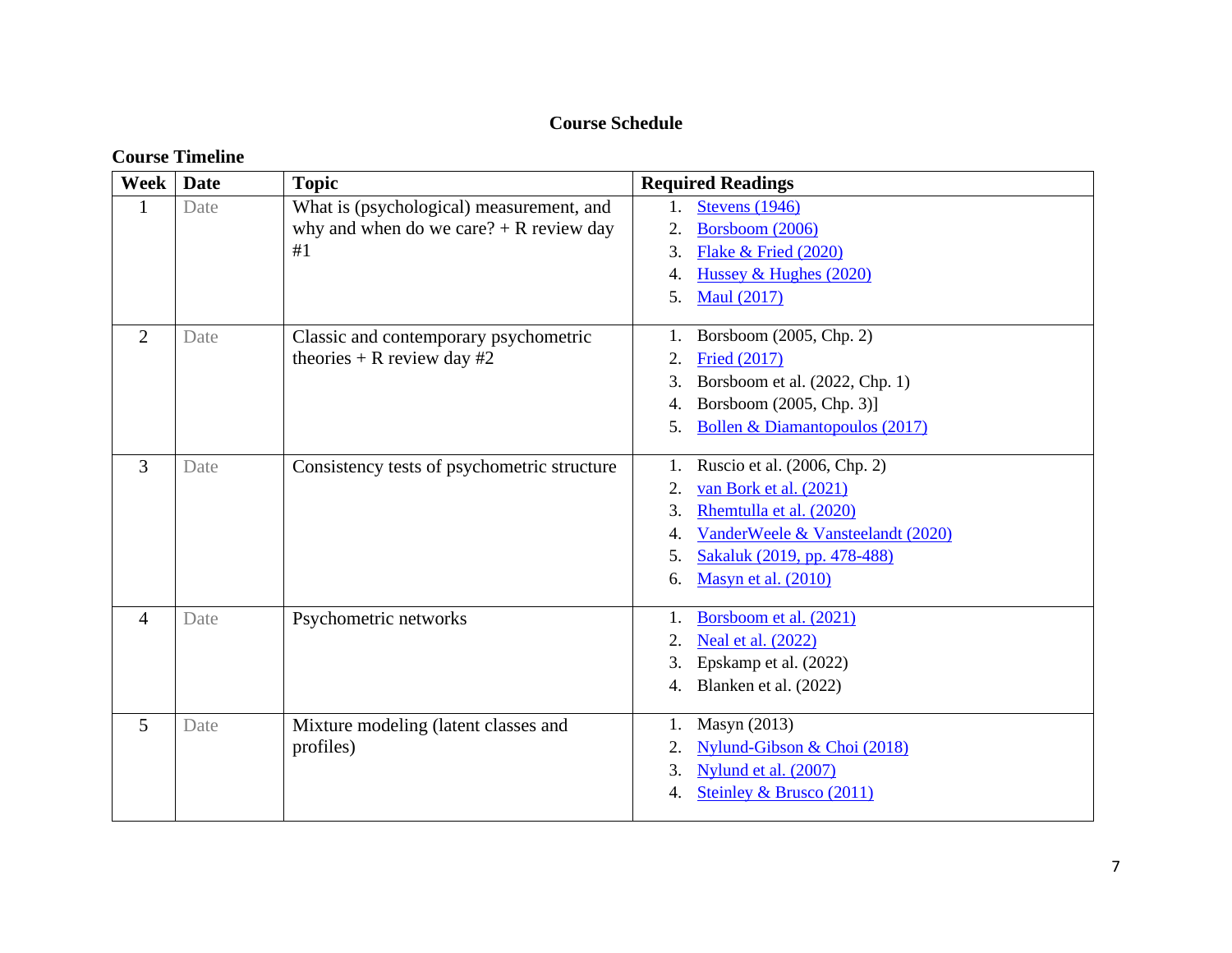| Week   | <b>Date</b> | <b>Topic</b>                              | <b>Required Readings</b>                |
|--------|-------------|-------------------------------------------|-----------------------------------------|
| 6      | Date        | Confirmatory Factor Analysis I (Overview) | Little (2013, Chp. 3)                   |
|        |             |                                           | MacCallum et al. (1999)<br>2.           |
|        |             |                                           | 3.<br>Rhemtulla et al. (2012)           |
|        |             |                                           | Woods et al. (2021)<br>4.               |
| $\tau$ | Date        | Confirmatory Factor Analysis II (Basics)  | Hu and Bentler (1999)<br>1.             |
|        |             |                                           | McNeish et al. (2018)<br>2.             |
|        |             |                                           | McNeish & Wolf (2021)<br>3.             |
| 8      | Date        | <b>Exploratory Factor Analysis</b>        | Sakaluk & Short (2017)<br>1.            |
|        |             |                                           | Snook & Gorsuch (1989)                  |
|        |             |                                           | Widaman (1993)<br>3.                    |
|        |             |                                           | <b>Browne</b> (2001)<br>4.              |
|        |             |                                           | Grice (2001)<br>5.                      |
| 9      | Date        | <b>Item Response Theory</b>               | Cai et al. (2016)<br>1.                 |
|        |             |                                           | <b>Revelle (2009)</b><br>2.             |
|        |             |                                           | 3.<br>Raykov & Marcoulides (2016)       |
|        |             |                                           | <b>Singh (2004)</b><br>$\overline{4}$ . |
| 10     | Date        | Evaluating the Generalizability of        | Sakaluk (in prep)<br>1.                 |
|        |             | <b>Psychometric Measurement Models</b>    | Fried et al. (2022)<br>2.               |
|        |             |                                           | Jorgensen et al. (2018)<br>3.           |
|        |             |                                           | Counsell et al. (2019)<br>4.            |
|        |             |                                           | Kolbe & Jorgensen (2019)<br>5.          |
|        |             |                                           | Gunn et al. (2020)<br>6.                |
| 11     | Date        | <b>Confirmatory Factor Analysis III:</b>  | Morin et al. (2016)<br>1.               |
|        |             | (Specialized Models and Advanced Use-     | Bonifay et al. (2017)<br>2.             |
|        |             | Cases)                                    | 3.<br>Bauer et al. (2013)               |
|        |             |                                           | Skrondal & Laake (2001)<br>4.           |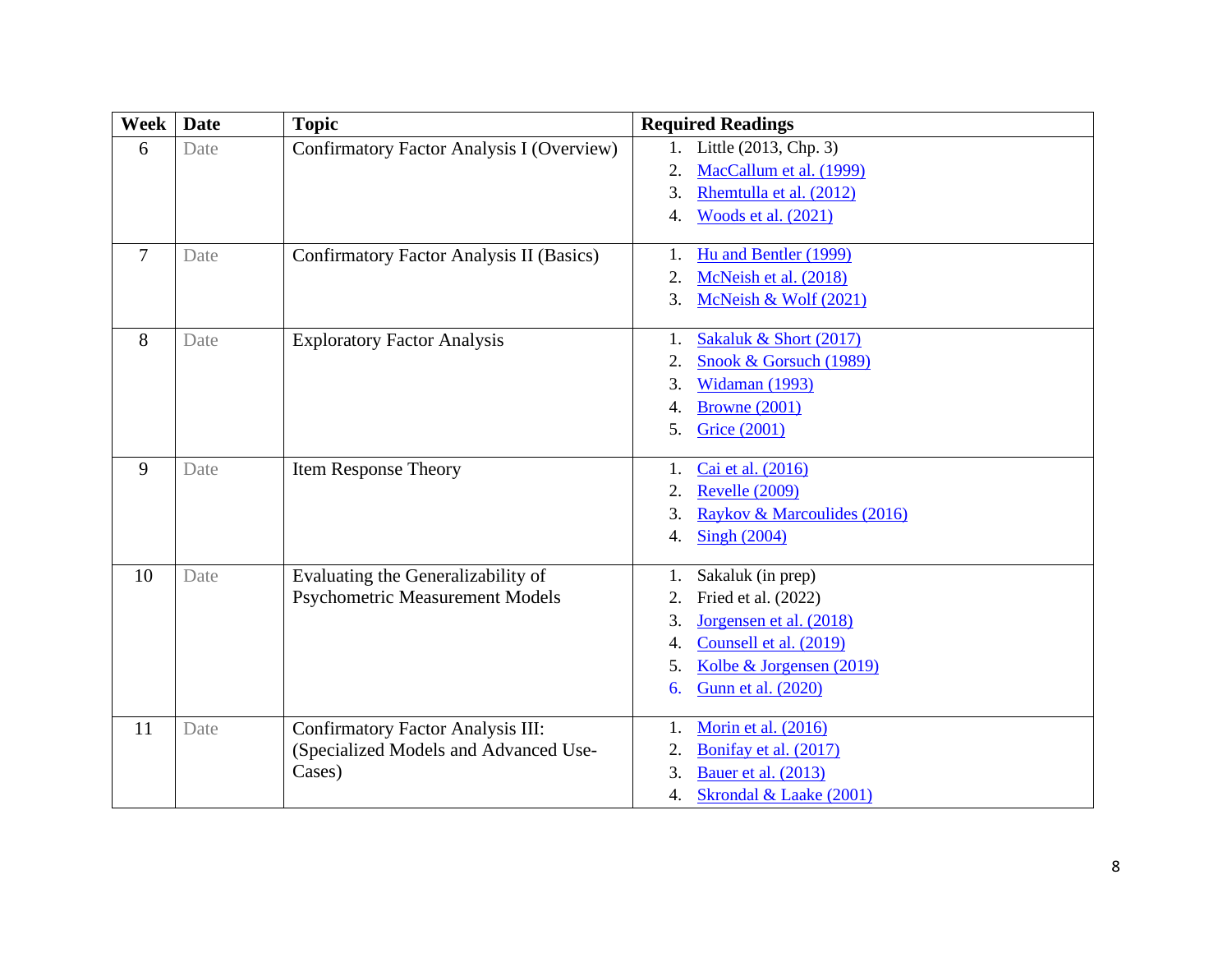| Week | Date | <b>Topic</b>                            | <b>Required Readings</b>               |
|------|------|-----------------------------------------|----------------------------------------|
|      |      |                                         | <b>McNeish (2018)</b><br>5.            |
| 12   | Date | Measurement Models of of Dependent Data | McCoach and Adelson (2010)             |
|      |      |                                         | Epskamp et al. (2018)<br>2.            |
|      |      |                                         | Collins and Lanza (2009, Chp. 7)<br>3. |
|      |      |                                         | Little (2013, Chp. 5)<br>4.            |
|      |      |                                         | Sakaluk et al. (2021)<br>5.            |
|      |      |                                         |                                        |
| 13   | Date | Panning Out and Looking Forward + Final | <b>Meehl</b> (1990)                    |
|      |      | Project Wrap-Up                         | 2.<br>Fried et al. (2022)              |
|      |      |                                         | 3.<br>Robinaugh et al. (2021)          |
|      |      |                                         | Henry et al. $(2021)$<br>4.            |
|      |      |                                         |                                        |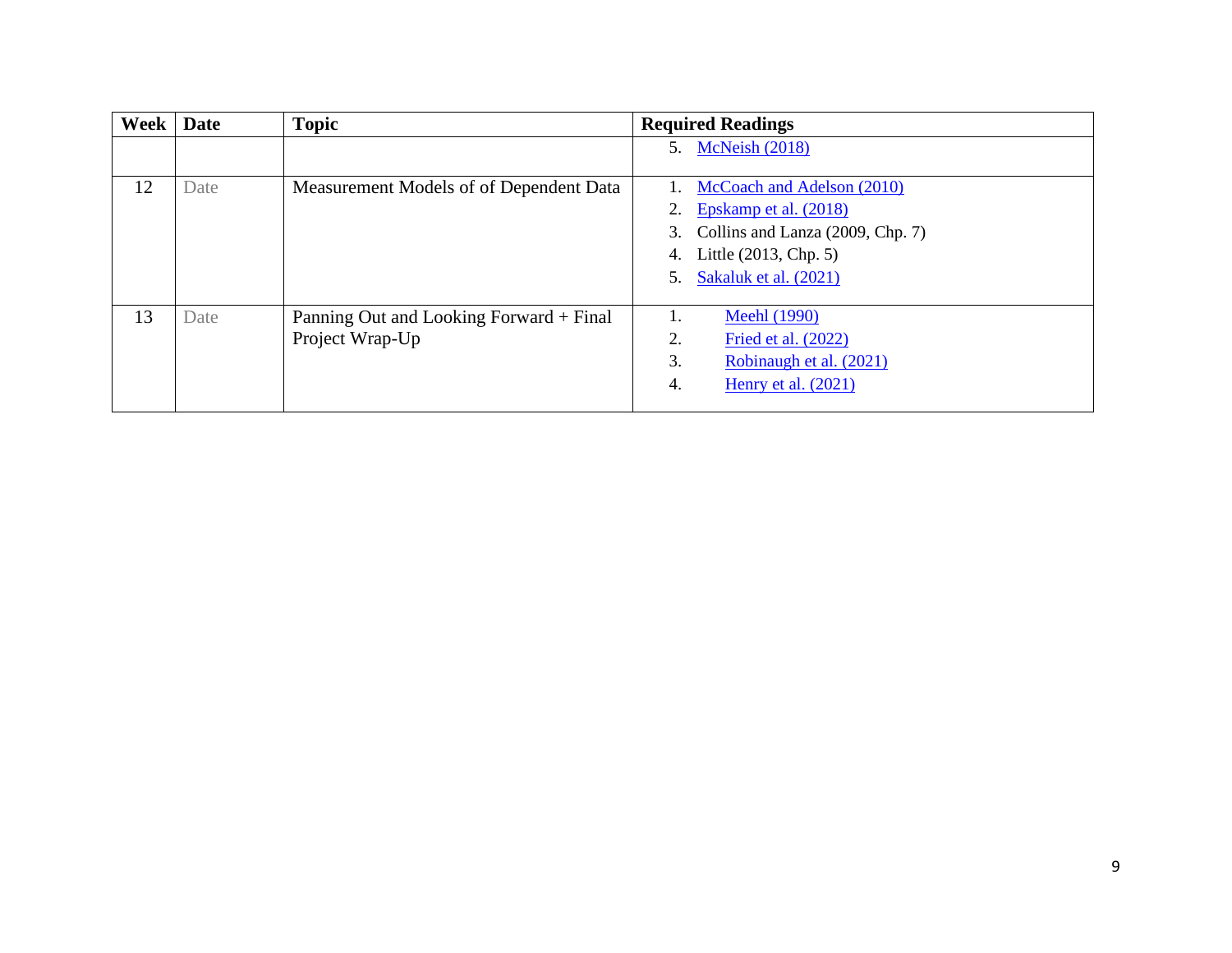#### <span id="page-9-0"></span>**Suggestions and strategies for success in navigating the course readings**

The required reading for this course is substantial, and for good reason: (1) the landscape of measurement modeling theory, application, and best practices has changed considerably in the last 10-15 years; and (2) measurement modeling is a technical skill, and therefore a greater degree of learning is required in order to enable you to deploy these skills successfully. That said, I strongly suggest you consider some/all of the following suggestions and strategies that may make it easier to navigate the required readings in the course:

- New measurement modeling techniques are developed and the "performance" of new/old/competing techniques is evaluated typically using simulation studies, and many of the papers we will read report on simulations. While you could simply skip the technical elements of the simulation methodology in a given paper, understanding the basics of simulation studies what they are, why people conduct them, what kinds of statistical information they return—would likely decrease any stress you might feel when encountering one and allow you to get more out of the reading. To that effect, the accessible primer by Morris et al.  $(2019)$  might be quite helpful to read early on in the semester.
- You are free to create one or more "reading groups" to divide and conquer readings, and share notes amongst yourselves. Be aware, however, that you are each individually responsible for the readings (i.e., nobody else is responsible for ensuring notes contain what you might need for a given quiz).
- Don't miss the forest for the (alebgraic) trees! You will occasionally see formulas, matrix alegrba, and simulations that can be technically complex. Do not fret if you are not a "math person"! (I am not a "math person"). The most (but not singularly) important thing is that you take from a reading whatever lesson(s) are important for how/how not to do something measurementmodeling related and, in concept, why that is the case. Deeper learning can be found in the formulas and simulation details, but don't let these become a barrier to you learning the applied pieces that you can put to work. Skip if they detract from joy, and consider returning when you know more to see if you can absorb their wisdom—strategic skimming can go a long way when you are starting out.
- Focus on what is useful/important <u>for you</u> in this course; preserve your attention and energy when discussion strafes into topics that you do not perceive as applicable.

# <span id="page-9-1"></span>**Reading List**

Week 1 (What is (psychological) measurement, and why and when do we care?)

- 1. Stevens, S. S. (1946). On the theory of scales of measurement. *Science*, *103*(2684), 677- 680.
- 2. Borsboom, D. (2006). The attack of the psychometricians. *Psychometrika*, *71*(3), 425- 440.
- 3. Flake, J. K., & Fried, E. I. (2020). Measurement schmeasurement: Questionable measurement practices and how to avoid them. *Advances in Methods and Practices in Psychological Science*, *3*(4), 456-465.
- 4. Hussey, I., & Hughes, S. (2020). Hidden invalidity among 15 commonly used measures in social and personality psychology. *Advances in Methods and Practices in Psychological Science*, *3*(2), 166-184.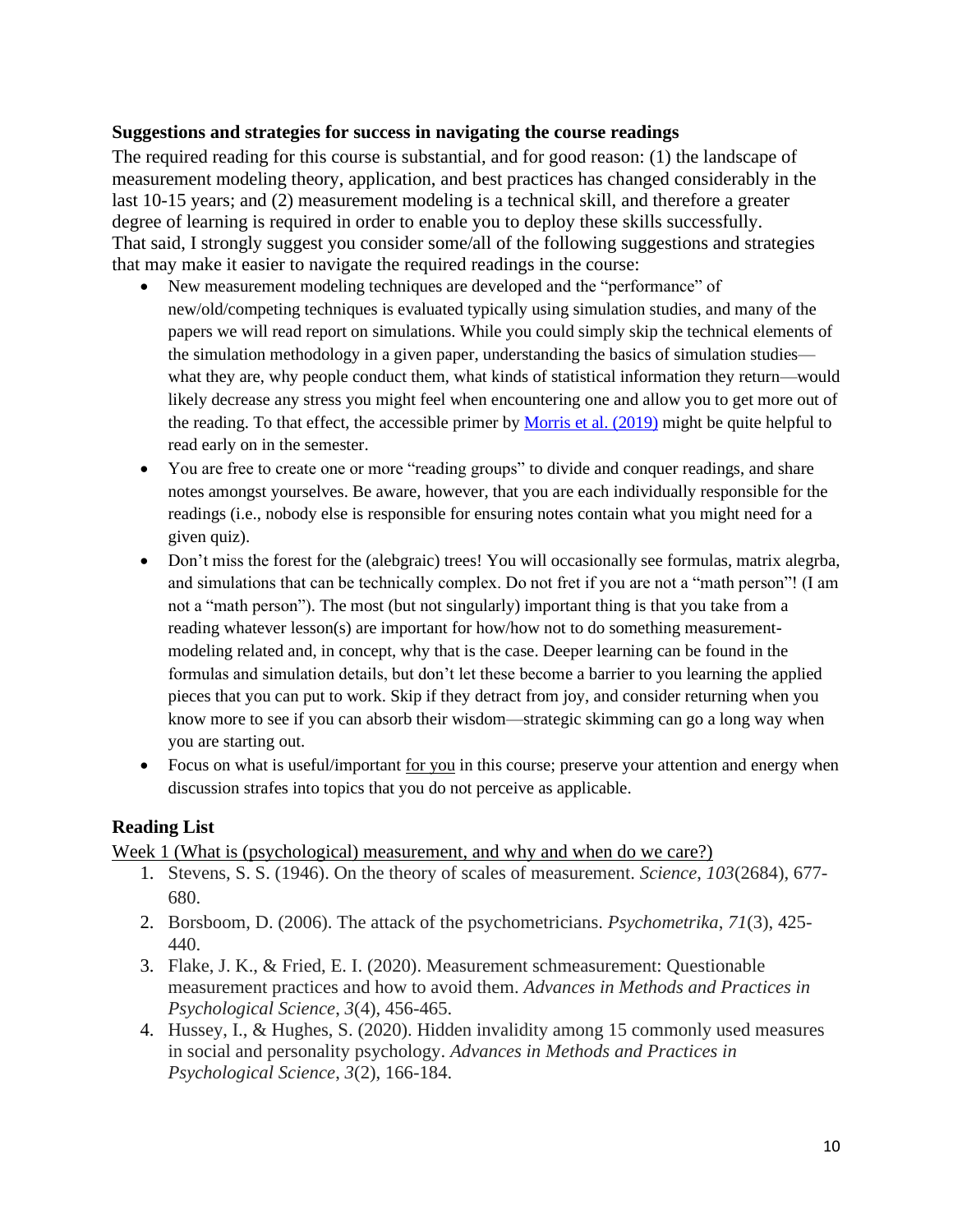5. Maul, A. (2017). Rethinking traditional methods of survey validation. *Measurement: Interdisciplinary Research and Perspectives*, *15*(2), 51-69.

Week 2 (Classic and contemporary psychometric theories)

- 1. Borsboom, D. (2005). *Measuring the mind* (Chapter 2, "True Scores": pp. 11 48). Cambridge: Cambridge University Press.
- 2. Fried, E. I. (2017). What are psychological constructs? On the nature and statistical modelling of emotions, intelligence, personality traits and mental disorders. *Health psychology review*, *11*(2), 130-134.
- 3. Borsboom, D., Cramer, A. O. J., Fried, E. I., Isvoranu, A. M., Robinaugh, D. J., Dalege, J., & van der Maas, H. L. J. (2002). Network Perspectives. In Isvoranu, A. M., Epskamp, S., Waldorp, L. J., & Borsboom, D. (Eds). *Network psychometrics with R: Guide for behavioral and social scientists* (pp. 9 -27). New York, NY: Routledge.
- 4. Borsboom, D. (2005). *Measuring the mind* (Chapter 3, "Latent Variables": pp. 49 84). Cambridge: Cambridge University Press.
- 5. Bollen, K. A., & Diamantopoulos, A. (2017). In defense of causal-formative indicators: A minority report. *Psychological Methods, 22*(3), 581–596.

Week 3 (Consistency tests of psychometric structure)

- 1. Ruscio, J., Haslam, N., & Ruscio, A. M. (2006). *Introduction to the taxometric method: A practical guide* (Chapter 2, "Why Latent Structure Matters"). New York: Routledge.
- 2. van Bork, R., Rhemtulla, M., Waldorp, L. J., Kruis, J., Rezvanifar, S., & Borsboom, D. (2021). Latent variable models and networks: Statistical equivalence and testability. *Multivariate behavioral research*, *56*(2), 175-198.
- 3. Rhemtulla, M., van Bork, R., & Borsboom, D. (2020). Worse than measurement error: Consequences of inappropriate latent variable measurement models. *Psychological Methods, 25*(1), 30–45.
- 4. VanderWeele, T. J., & Vansteelandt, S. (2020). A statistical test to reject the structural interpretation of a latent factor model. *arXiv preprint arXiv:2006.15899*.
- 5. Sakaluk, J. K. (2019). Expanding statistical frontiers in sexual science: Taxometric, invariance, and equivalence testing. *The Journal of Sex Research*, *56*(4-5), 475-510.
- 6. Masyn, K. E., Henderson, C. E., & Greenbaum, P. E. (2010). Exploring the latent structures of psychological constructs in social development using the dimensional– categorical spectrum. *Social Development*, *19*(3), 470-493.

Week 4 (Psychometric networks)

- 1. Borsboom, D., Deserno, M. K., Rhemtulla, M., Epskamp, S., Fried, E. I., McNally, R. J., ... & Waldorp, L. J. (2021). Network analysis of multivariate data in psychological science. *Nature Reviews Methods Primers*, *1*(1), 1-18.
- 2. Neal, Z., Forbes, M. K., Neal, J. W., Brusco, M., Krueger, R., Markon, K. E., … Wright, A. G. (2022, April 25). Critiques of network analysis of multivariate data in psychological science.<https://doi.org/10.31234/osf.io/jqs3n>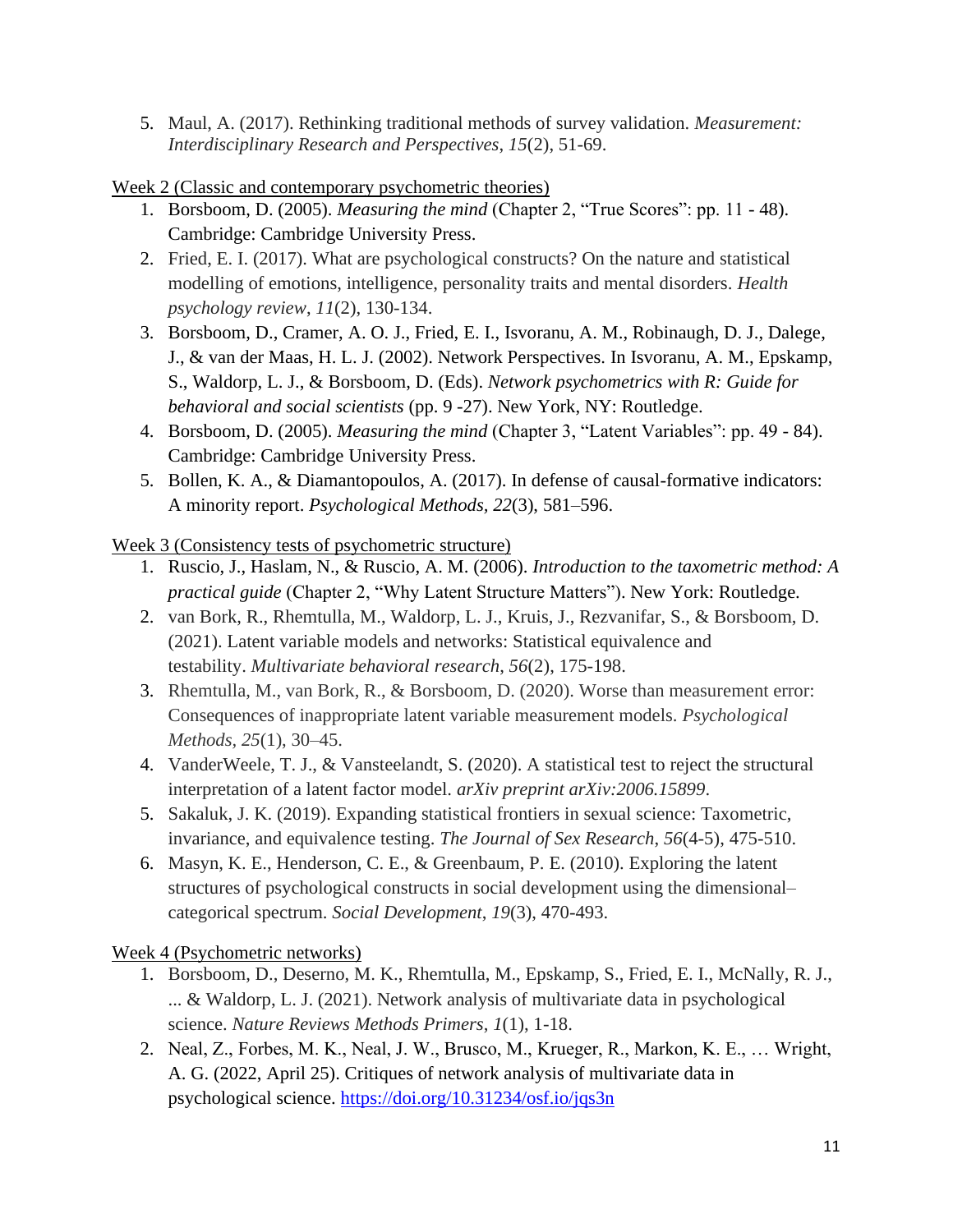- 3. Epskamp, S., Haslbeck, J. M. B., Isvoranu, A. M., & Van Borkulo, C. D. (2022). Pairwise Markov random fields. In Isvoranu, A. M., Epskamp, S., Waldorp, L. J., & Borsboom, D. (Eds). *Network psychometrics with R: Guide for behavioral and social scientists* (pp. 93 -110). New York, NY: Routledge.
- 4. Blanken, T. F., Isvoranu, A. M., & Epskamp, S. (2022). Estimating network structures using model selection. In Isvoranu, A. M., Epskamp, S., Waldorp, L. J., & Borsboom, D. (Eds). *Network psychometrics with R: Guide for behavioral and social scientists* (pp. 111 -132). New York, NY: Routledge.

# Week 5 (Mixture modeling (latent classes and profiles)

- 1. Masyn, K. E. (2013). Latent class analysis and finite mixture modeling. In T. D. Little (Ed.), *The oxford handbook of quantitative methods (Volume 2*. pp. 551-611). New York, Oxford.
- 2. Nylund-Gibson, K., & Choi, A. Y. (2018). Ten frequently asked questions about latent class analysis. *Translational Issues in Psychological Science*, *4*(4), 440-461.
- 3. Nylund, K. L., Asparouhov, T., & Muthén, B. O. (2007). Deciding on the number of classes in latent class analysis and growth mixture modeling: A Monte Carlo simulation study. *Structural equation modeling: A multidisciplinary Journal*, *14*(4), 535-569.
- 4. Steinley, D., & Brusco, M. J. (2011). Evaluating mixture modeling for clustering: recommendations and cautions. *Psychological methods*, *16*(1), 63-79.

# Week 6 (Confirmatory Factor Analysis I [Overview])

- 1. Little, T. D. (2013). *Longitudinal structural equation modeling* (Chapter 3, "The Measurement Model", pp. 71-105). New York: Guilford.
- 2. MacCallum, R. C., Widaman, K. F., Zhang, S., & Hong, S. (1999). Sample size in factor analysis. *Psychological Methods, 4*(1), 84–99.
- 3. Rhemtulla, M., Brosseau-Liard, P. É., & Savalei, V. (2012). When can categorical variables be treated as continuous? A comparison of robust continuous and categorical SEM estimation methods under suboptimal conditions. *Psychological Methods, 17*(3), 354–373.
- 4. Woods, A. D., Davis-Kean, P., Halvorson, M. A., King, K. M., Logan, J. A. R., Xu, M., … Elsherif, M. M. (2021, November 3). Best Practices for Addressing Missing Data through Multiple Imputation. https://doi.org/10.31234/osf.io/uaezh

Week 7(Confirmatory Factor Analysis II [Basics])

- 1. Hu, L. T., & Bentler, P. M. (1999). Cutoff criteria for fit indexes in covariance structure analysis: Conventional criteria versus new alternatives. *Structural equation modeling: a multidisciplinary journal*, *6*(1), 1-55.
- 2. McNeish, D., An, J., & Hancock, G. R. (2018). The thorny relation between measurement quality and fit index cutoffs in latent variable models. *Journal of personality assessment*, *100*(1), 43-52.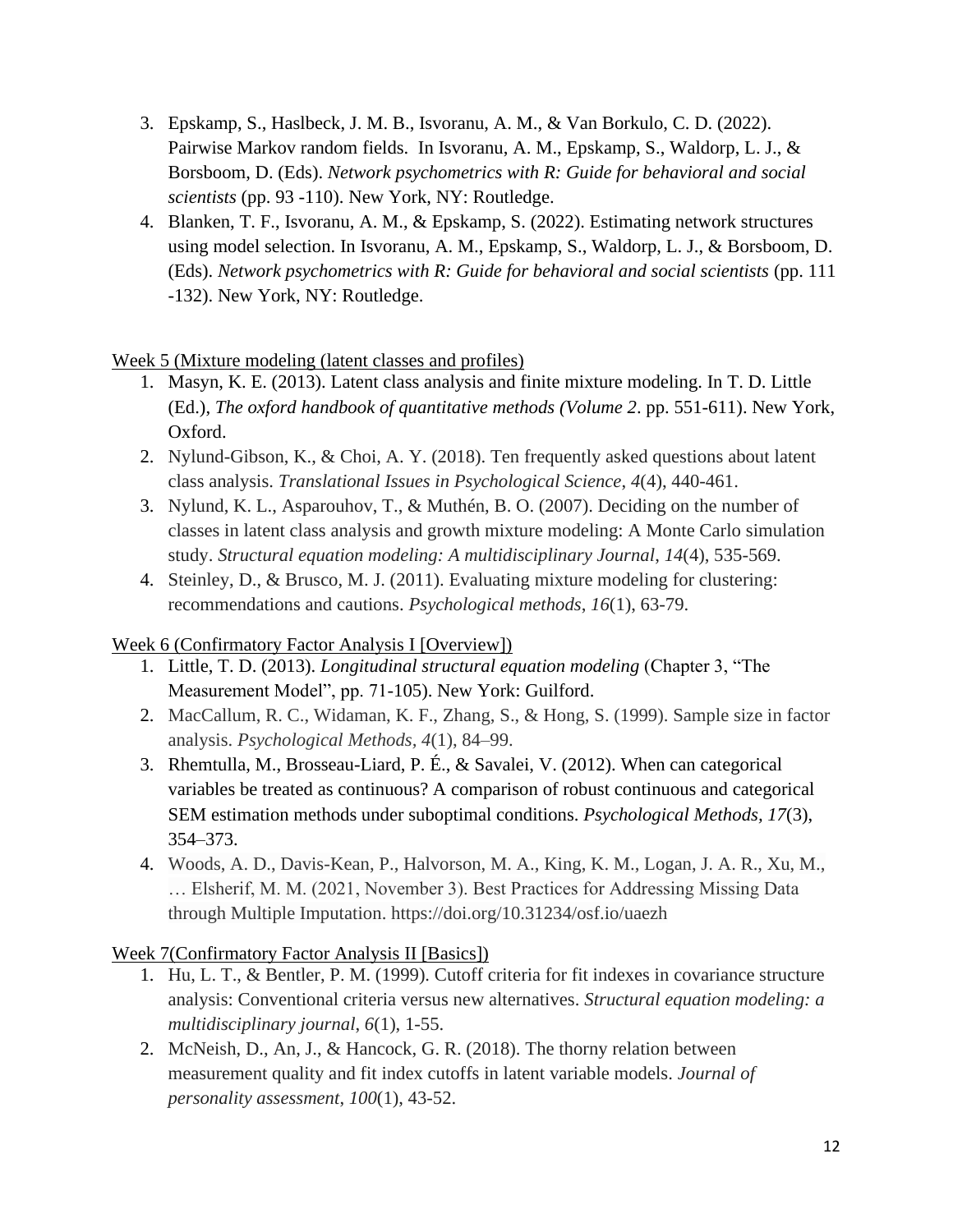3. McNeish, D., & Wolf, M. G. (2021). Dynamic fit index cutoffs for confirmatory factor analysis models. *Psychological Methods.*Advance online publication. [https://doi.org/10.1037/met0000425](https://psycnet.apa.org/doi/10.1037/met0000425)

# Week 8 (Exploratory Factor Analysis)

- 1. Sakaluk, J. K., & Short, S. D. (2017). A methodological review of exploratory factor analysis in sexuality research: Used practices, best practices, and data analysis resources. *The Journal of Sex Research*, *54*(1), 1-9.
- 2. Snook, S. C., & Gorsuch, R. L. (1989). Component analysis versus common factor analysis: A Monte Carlo study. *Psychological Bulletin, 106*(1), 148–154.
- 3. Widaman, K. F. (1993). Common factor analysis versus principal component analysis: Differential bias in representing model parameters?. *Multivariate behavioral research*, *28*(3), 263-311.
- 4. Browne, M. W. (2001). An overview of analytic rotation in exploratory factor analysis. *Multivariate behavioral research*, *36*(1), 111-150.
- 5. Grice, J. W. (2001). Computing and evaluating factor scores. *Psychological Methods, 6*(4), 430–450.

# Week 9 (Item Response Theory)

- 1. Cai, L., Choi, K., Hansen, M., & Harrell, L. (2016). Item response theory. *Annual Review of Statistics and Its Application*, *3*, 297-321.
- 2. Revelle, W. (2009). An introduction to psychometric theory with applications in R (Chapter 8, "The 'new psychometrics'—Item Response Theory, pp. 241-264). Retrieved from<https://personality-project.org/r/book/Chapter8.pdf>
- 3. Raykov, T., & Marcoulides, G. A. (2016). On the relationship between classical test theory and item response theory: From one to the other and back. *Educational and Psychological Measurement*, *76*(2), 325-338.
- 4. Singh, J. (2004). Tackling measurement problems with Item Response Theory: Principles, characteristics, and assessment, with an illustrative example. *Journal of Business Research*, *57*(2), 184-208.

# Week 10 (Evaluating the Generalizability of Psychometric Measurement Models)

- 1. Sakaluk, J. K. (in prep). *Reimagining the measurement model*.
- 2. Fried, E. I., Epskamp, S., Veenman, M., & van Borkulo, C. D. (2022). Network stability, comparison, and replicability. In Isvoranu, A. M., Epskamp, S., Waldorp, L. J., & Borsboom, D. (Eds). *Network psychometrics with R: Guide for behavioral and social scientists* (pp. 133 -153). New York, NY: Routledge.
- 3. Jorgensen, T. D., Kite, B. A., Chen, P.-Y., & Short, S. D. (2018). Permutation randomization methods for testing measurement equivalence and detecting differential item functioning in multiple-group confirmatory factor analysis. *Psychological Methods, 23*(4), 708–728.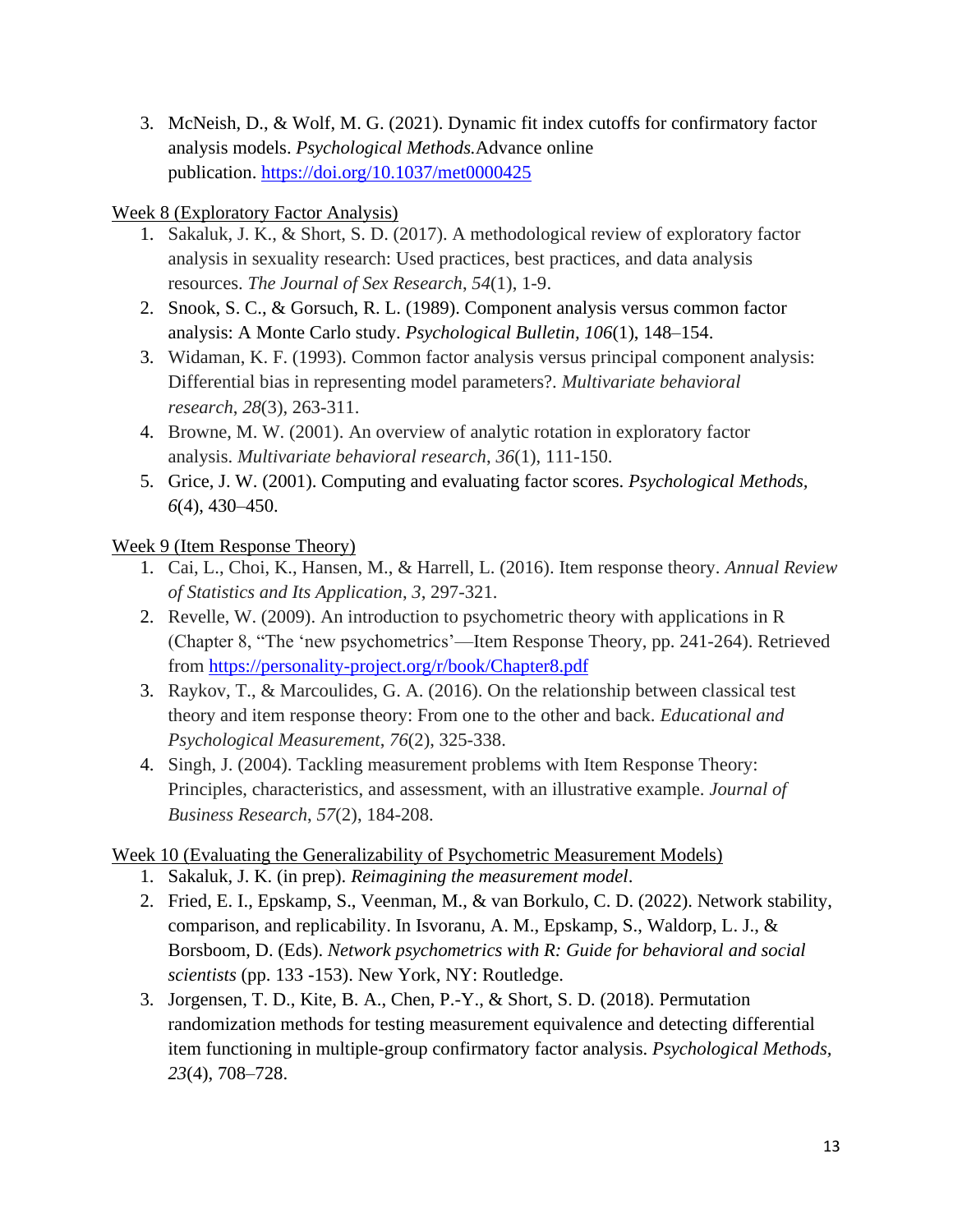- 4. Counsell, A., Cribbie, R. A., & Flora, D. B. (2020). Evaluating equivalence testing methods for measurement invariance. *Multivariate Behavioral Research*, *55*(2), 312-328.
- 5. Kolbe, L., & Jorgensen, T. D. (2019). Using restricted factor analysis to select anchor items and detect differential item functioning. *Behavior Research Methods*, *51*(1), 138- 151.
- 6. Gunn, H. J., Grimm, K. J., & Edwards, M. C. (2020). Evaluation of six effect size measures of measurement non-invariance for continuous outcomes. *Structural Equation Modeling: A Multidisciplinary Journal*, *27*(4), 503-514.

# Week 11 (Confirmatory Factor Analysis III: Specialized Models and Advanced Use-Cases)

- 1. Morin, A. J., Arens, A. K., & Marsh, H. W. (2016). A bifactor exploratory structural equation modeling framework for the identification of distinct sources of constructrelevant psychometric multidimensionality. *Structural Equation Modeling: A Multidisciplinary Journal*, *23*(1), 116-139.
- 2. Bonifay, W., Lane, S. P., & Reise, S. P. (2017). Three concerns with applying a bifactor model as a structure of psychopathology. *Clinical Psychological Science*, *5*(1), 184-186.
- 3. Bauer, D. J., Howard, A. L., Baldasaro, R. E., Curran, P. J., Hussong, A. M., Chassin, L., & Zucker, R. A. (2013). A trifactor model for integrating ratings across multiple informants. *Psychological Methods, 18*(4), 475–493.
- 4. Skrondal, A., & Laake, P. (2001). Regression among factor scores. *Psychometrika*, *66*(4), 563-575.
- 5. McNeish, D. (2018). Thanks coefficient alpha, we'll take it from here. *Psychological Methods, 23*(3), 412–433.

# Week 12 (Measurement Models of Dependent Data)

- 1. McCoach, D. B., & Adelson, J. L. (2010). Dealing with dependence (Part I): Understanding the effects of clustered data. *Gifted Child Quarterly*, *54*(2), 152-155.
- 2. Epskamp, S., Waldorp, L. J., Mõttus, R., & Borsboom, D. (2018). The Gaussian graphical model in cross-sectional and time-series data. *Multivariate behavioral research*, *53*(4), 453-480.
- 3. Collins, L. M., & Lanza, S. T. (2009). *Latent class and latent transition analysis* (pp. 181 – 224). Hoboken, NJ: Wiley.
- 4. Little, T. D. (2013). *Longitudinal structural equation modeling* (pp. 137 179). New York, NY: Guilford.
- 5. Sakaluk, J. K., Fisher, A. N., & Kilshaw, R. E. (2021). Dyadic measurement invariance and its importance for replicability in romantic relationship science. *Personal Relationships*, *28*(1), 190-226.

# Week 13 (Panning Out and Looking Forward)

1. Meehl, P. E. (1990). Why summaries of research on psychological theories are often uninterpretable. *Psychological reports*, *66*(1), 195-244.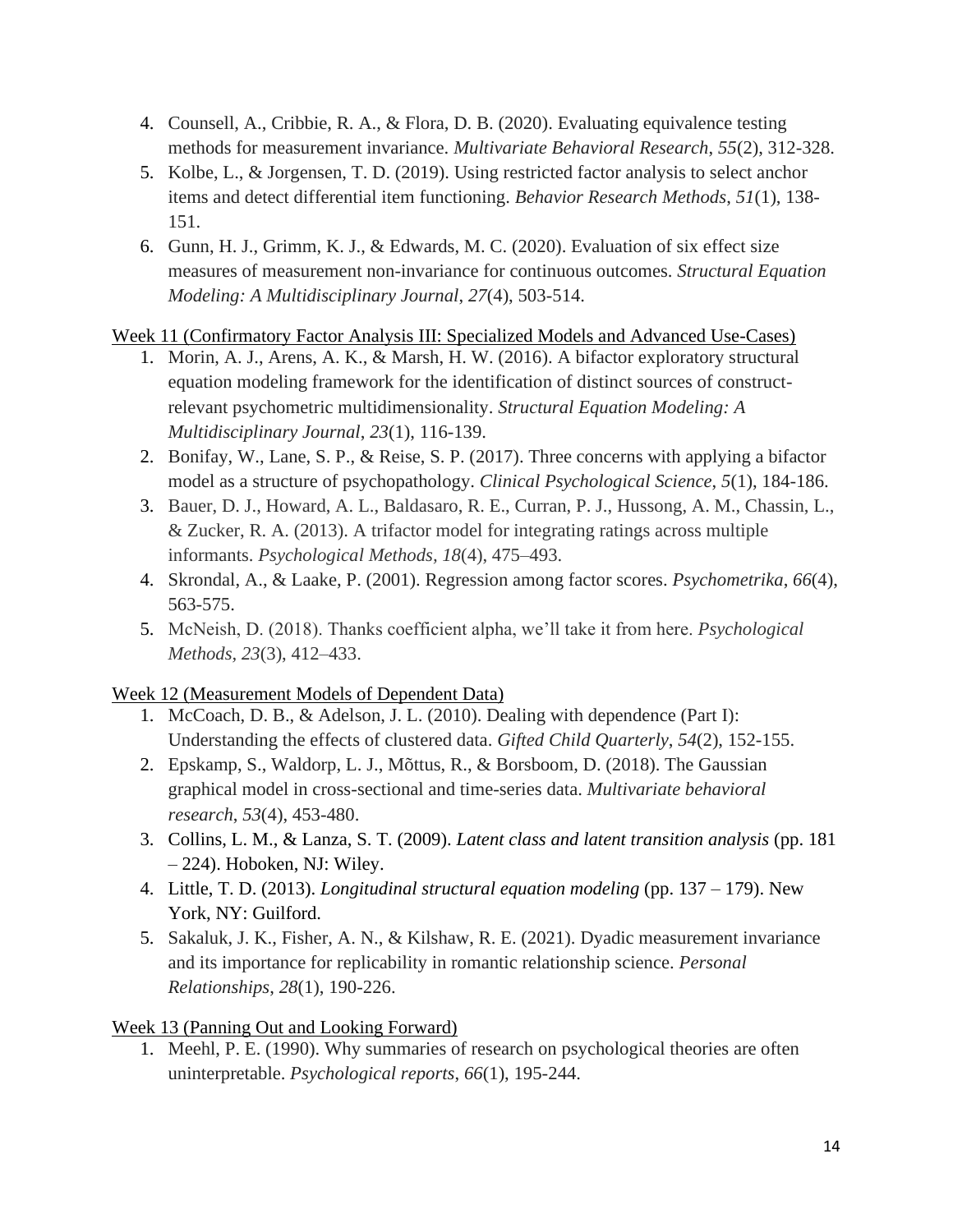- 2. Fried, E. I., Flake, J. K., & Robinaugh, D. J. (2022). Revisiting the theoretical and methodological foundations of depression measurement. *Nature Reviews Psychology*, 1- 11.
- 3. Robinaugh, D. J., Haslbeck, J. M., Ryan, O., Fried, E. I., & Waldorp, L. J. (2021). Invisible hands and fine calipers: A call to use formal theory as a toolkit for theory construction. *Perspectives on Psychological Science*, *16*(4), 725-743.
- 4. Henry, T. R., Robinaugh, D. J., & Fried, E. I. (2021). On the control of psychological networks. *Psychometrika*, 1-26.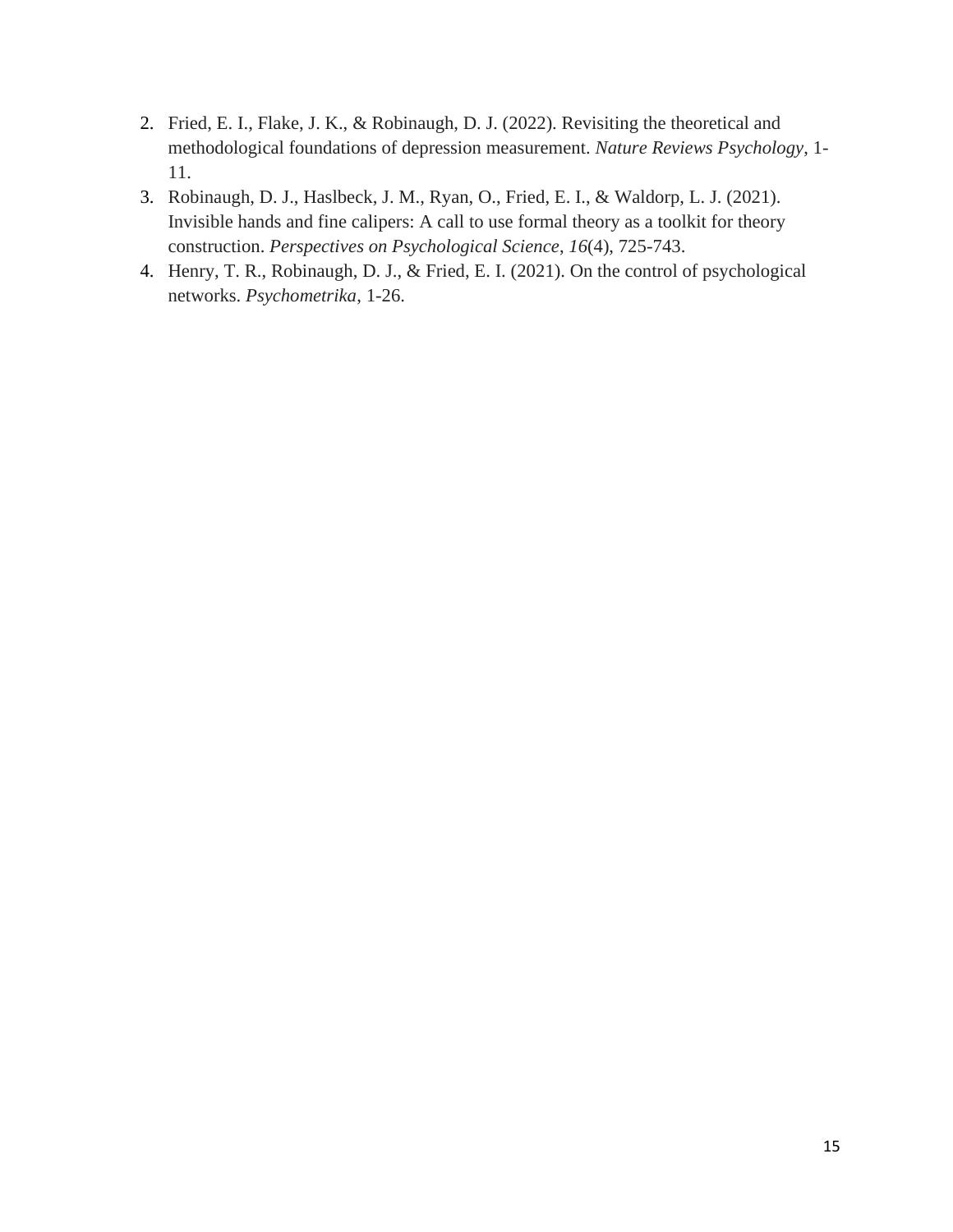### **Other Relevant Policies**

# <span id="page-15-1"></span><span id="page-15-0"></span>**My Policy on Late Submission of Work**

One of the most important mechanisms I have under my control to ensure equality in grading is to hold everyone to the same standards with respect to deadlines. **I do not accept late work**, unless you either a) have an official documented/approved excuse, or b) have invoked some official process that overrides my application of this policy. Do not put yourself in a position where you are submitting work late; **I will not accept it**. Believe me that **submitting work on time—of any stage of completion—will be better than submitting it late and taking a 0**. Graduate students often feel that they cannot submit less-than perfect work (e.g., for fear of judgement of their potential/capacity, by an instructor). I can assure you of two things, however: 1) that **I will not judge anyone for submitting less than their best on occasion** (we all get busy, have competing priorities, want to get different things out of classes, etc.,); and 2) that **letting the "perfect" become the enemy of the "on time" will result in you damaging your grade**. I hope you will not take this policy personally; I care about your experience in the class, but I adopt this policy because there is good evidence that if instructors (like me) exercise their personal discretion to decide who does and doesn't get extensions for late work, there is a good chance of prejudicial biases (of one form and/or another) contaminating those decisions. **If you are feeling nervous about your ability to meet a deadline and/or the quality of work you may need to submit to meet a deadline, please get in touch** (as I may be able to alay your concerns and/or misunderstandings, and help you manage your expectations and strategize how to maximize the quality of your submission in the time remaining).

#### <span id="page-15-2"></span>**Respect for Diversity**

It is my intent that students from all diverse backgrounds and perspectives be well-served by this course, that students' learning needs be addressed both in and out of class, and that the diversity that students bring to this class be viewed as a resource, strength and benefit. It is my intent to present materials and activities that are respectful of diversity: gender, sexuality, disability, age, socio economic status, ethnicity, race, and culture. Your suggestions are encouraged and appreciated. Please let me know ways to improve the effectiveness of the course for you personally or for other students or student groups. In addition, if any of our class meetings conflict with your religious events, please let me know so that we can make arrangements for you.

# <span id="page-15-3"></span>**Child Care and Child-Friendly Policy**

*The following text has been adapted from Dr. Melissa Cheyney (2018):*

It is my belief that if we want women and other child-bearing folk in academia, that we should also expect children to be present in some form. Currently, the university does not have a formal policy on children in the classroom. The policy described here is thus, a reflection of my own beliefs and commitments to student, staff and faculty parents.

1. All exclusively breastfeeding babies are welcome in class as often as is necessary to support the breastfeeding relationship. Because not all women and child-bearing folk can pump sufficient milk, and not all babies will take a bottle reliably, I never want students to feel like they have to choose between feeding their baby and continuing their education. You and your nursing baby are welcome in class anytime.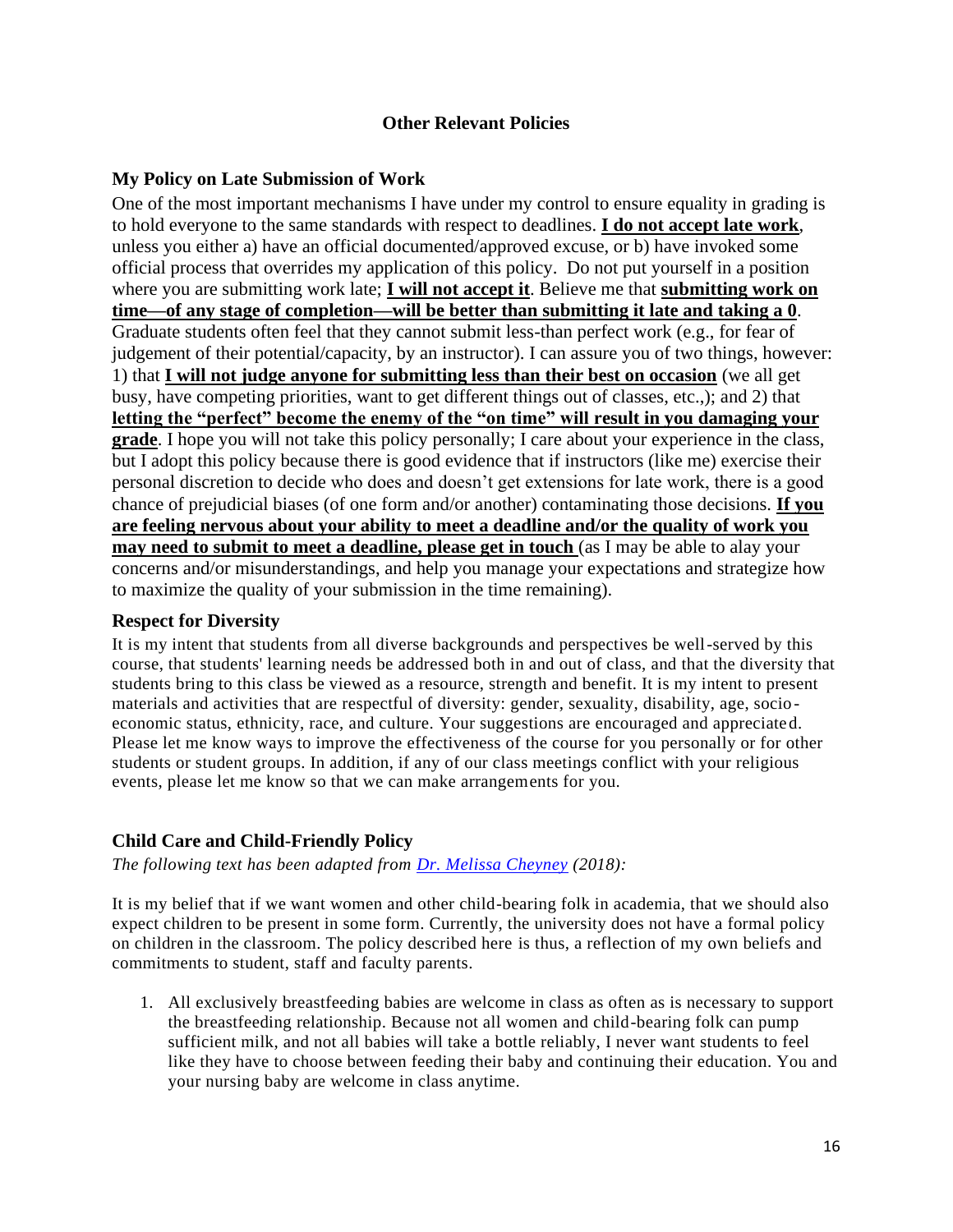- 2. For older children and babies, I understand that minor illnesses and unforeseen disruptions in childcare often put parents in the position of having to chose between missing class to stay home with a child and leaving him or her with someone you or the child does not feel comfortable with. While this is not meant to be a long-term childcare solution, occasionally bringing a child to class in order to cover gaps in care is perfectly acceptable.
- 3. I ask that all students work with me to create a welcoming environment that is respectful of all forms of diversity, including diversity in parenting status.
- 4. In all cases where babies and children come to class, I ask that you sit close to the door so that if your little one needs special attention and is disrupting learning for other students, you may step outside until their need has been met. Non-parents in the class, please reserve seats near the door for your parenting classmates.
- 5. Finally, I understand that often the largest barrier to completing your coursework once you become a parent is the tiredness many parents feel in the evening once children have *finally* gone to sleep. The struggles of balancing school, childcare and often another job are exhausting! I hope that you will feel comfortable disclosing your student-parent status to me. While I maintain the same high expectations for all student in my classes regardless of parenting status, I am happy to problem solve with you in a way that makes you feel supported as you strive for school-parenting balance. Thank you for the diversity you bring to our classroom!

# <span id="page-16-0"></span>**Limits of Final Project Consultation/Reminder of APA-Authorship Guidelines**

The intent of this class is for you to work towards a publishable analysis in a research area of your choice. Keep in mind, however, that my ultimate responsibility is to teach you foundations of measurement modeling, and not to ensure that your project advances to a state of publishable quality. There is a limit, in other words, to the extent that I can (and will) make analytic corrections, troubleshoot code, clarify interpretations, etc., in order to stay in the realm of instructor (my strong preference), and not enter that of the realm of coauthor. Please keep in mind the APA guidelines for determining authorship (and their authorship determination score card, in particular) when making decisions about the extent to which you rely on my guidance in your project. I will do my best to let you know when I think we are approaching this boundary, but you have a responsibility to be aware of this dynamic as well.

# <span id="page-16-1"></span>**Statement on Academic Offences**

Scholastic offences are taken seriously and students are directed to read the appropriate policy, specifically, the definition of what constitutes a Scholastic Offence, at the following Web site: http://www.uwo.ca/univsec/pdf/academic\_policies/appeals/scholastic\_discipline\_grad.pdf All required papers may be subject to submission for textual similarity review to the commercial plagiarism-detection software under license to the University for the detection of plagiarism. All papers submitted for such checking will be included as source documents in the reference database for the purpose of detecting plagiarism of papers subsequently submitted to the system. Use of the service is subject to the licensing agreement, currently between The University of Western Ontario and Turnitin.com (http://www.turnitin.com).

# <span id="page-16-2"></span>**Health/Wellness Services**

Students who are in emotional/mental distress should refer to Mental Health@Western http://www.uwo.ca/uwocom/mentalhealth/ for a complete list of options about how to obtain help.